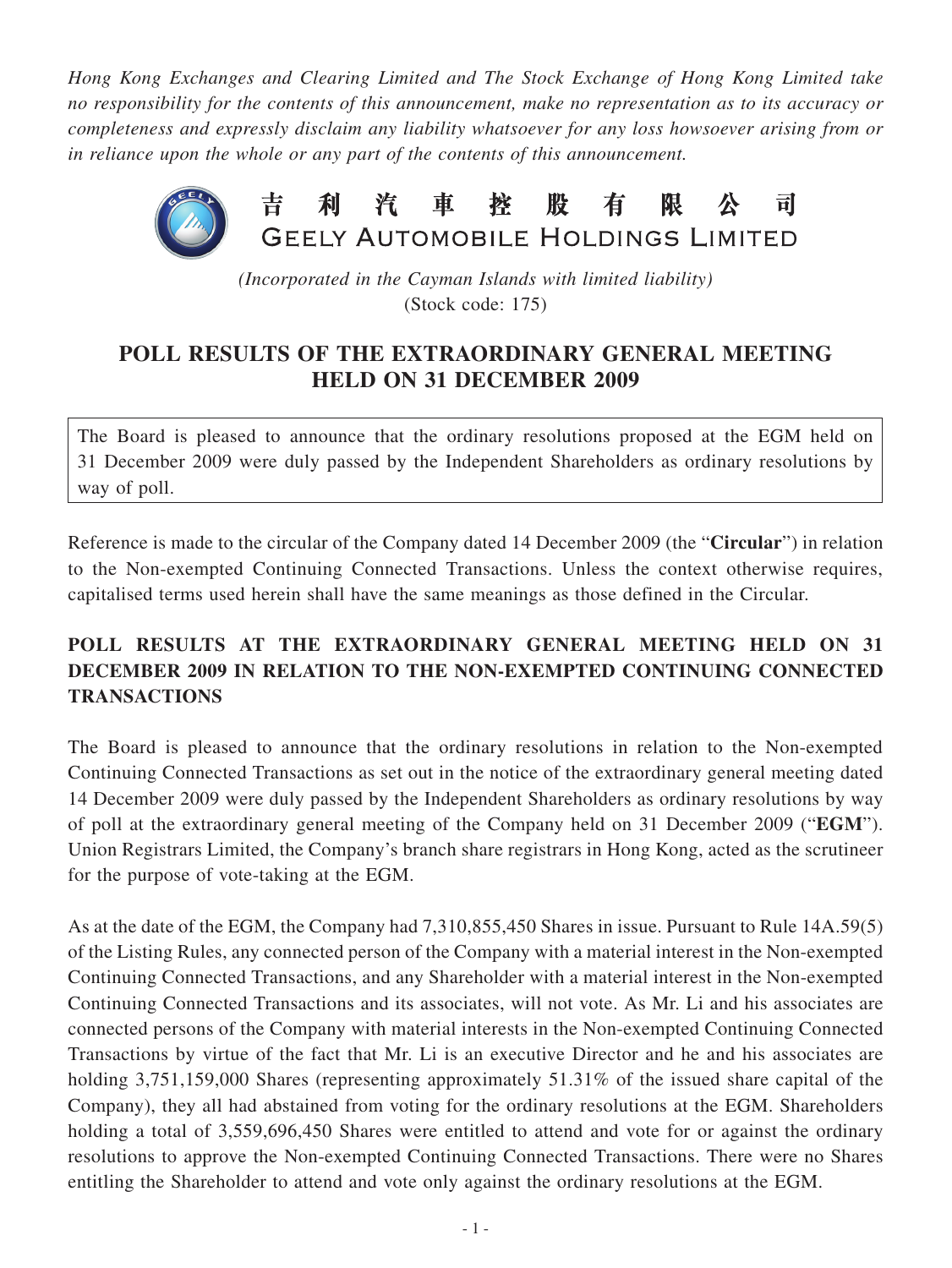The poll results in respect of the resolutions passed at the EGM were as follows:

| <b>ORDINARY RESOLUTIONS</b>                                                                                                         |                                                                                                                                                                                                                                                                                                                                                                          | No. of votes $(\% )$    |                         |
|-------------------------------------------------------------------------------------------------------------------------------------|--------------------------------------------------------------------------------------------------------------------------------------------------------------------------------------------------------------------------------------------------------------------------------------------------------------------------------------------------------------------------|-------------------------|-------------------------|
|                                                                                                                                     |                                                                                                                                                                                                                                                                                                                                                                          | <b>FOR</b>              | <b>AGAINST</b>          |
| 1.                                                                                                                                  | To approve, ratify and confirm the Services Agreement (as<br>defined in the circular of the Company dated 14 December<br>2009 (the "Circular")) and the transactions contemplated<br>thereunder and to approve and confirm the annual cap amount                                                                                                                         | 786,087,380<br>(99.77%) | 1,800,000<br>$(0.23\%)$ |
|                                                                                                                                     | under the Services Agreement (as set out in the Circular) for<br>each of the three financial years ending 31 December 2012.                                                                                                                                                                                                                                              |                         |                         |
| As more than 50% of the votes were casted in favour of the resolution, the resolution was duly passed<br>as an ordinary resolution. |                                                                                                                                                                                                                                                                                                                                                                          |                         |                         |
| 2.                                                                                                                                  | To approve, ratify and confirm the Loan Guarantee Agreement<br>(as defined in the Circular) and the transactions contemplated<br>thereunder and to approve and confirm the annual cap amount<br>under the Loan Guarantee Agreement (as set out in the<br>Circular) for each of the three financial years ending 31<br>December 2012.                                     | 786,087,380<br>(99.77%) | 1,800,000<br>$(0.23\%)$ |
| As more than 50% of the votes were casted in favour of the resolution, the resolution was duly passed                               |                                                                                                                                                                                                                                                                                                                                                                          |                         |                         |
| as an ordinary resolution.                                                                                                          |                                                                                                                                                                                                                                                                                                                                                                          |                         |                         |
| 3.                                                                                                                                  | To approve, ratify and confirm the Shanghai LTI Supply and<br>Purchase Agreement (as defined in the Circular) and the<br>transactions contemplated thereunder and to approve and<br>confirm the annual cap amount under the Shanghai LTI Supply<br>and Purchase Agreement (as set out in the Circular) for each<br>of the three financial years ending 31 December 2012. | 786,087,380<br>(99.77%) | 1,800,000<br>$(0.23\%)$ |
| As more than 50% of the votes were casted in favour of the resolution, the resolution was duly passed<br>as an ordinary resolution. |                                                                                                                                                                                                                                                                                                                                                                          |                         |                         |
| 4.                                                                                                                                  | To approve, ratify and confirm the Supplemental Services<br>Agreement (as defined in the Circular) and the transactions<br>contemplated thereunder and approve and confirm the annual<br>cap amount under the Supplemental Services Agreement (as<br>set out in the Circular) for each of the two financial years<br>ending 31 December 2011.                            | 786,087,380<br>(99.77%) | 1,800,000<br>$(0.23\%)$ |
| As more than 50% of the votes were casted in favour of the resolution, the resolution was duly passed<br>as an ordinary resolution. |                                                                                                                                                                                                                                                                                                                                                                          |                         |                         |

By order of the Board of **Geely Automobile Holdings Limited David C.Y. Cheung** *Company Secretary*

Hong Kong, 31 December 2009